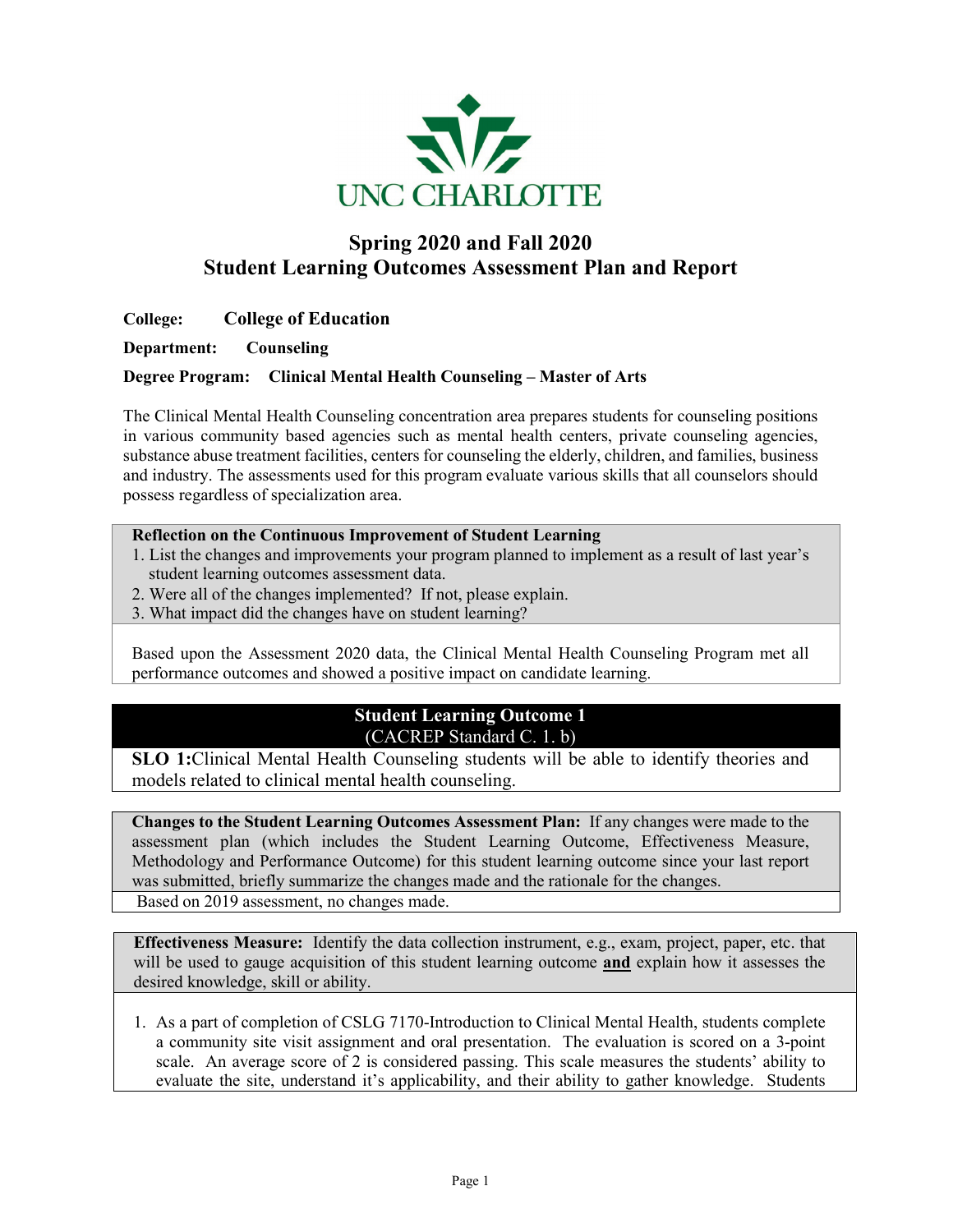should be able to demonstrate the ability to identify contextual factors, theories and models that are appropriate for effective mental health counseling.

- 2. As part of completion of CSLG 6153-Diagnosis and Treatment in Counseling students complete a course resources list that includes information on best practices for specific diagnoses, and individual, as well as family, support resources for each diagnosis.
- 3. The NCE is a 200-item multiple choice exam, created by the National Board for Certified Counselors [http://www.nbcc.org/Exam.](http://www.nbcc.org/Exam) Only 160 of the 200 questions are used to determine a minimum passing score. The maximum score for each domain is 20 and overall 160. The NCE is designed to assess students' knowledge of the eight (8) CACREP core content areas: Human Growth & Development, Social & Cultural Diversity, Helping Relationship, Group Work, Career Development, Assessment, Research and Program Evaluation, and Professional Orientation & Ethical Practice. In addition, within the 8 content areas, the NCE also assesses five work behavior domains that include (1) Fundamental Counseling Issues, (2) Counseling Process, (3) Diagnostic and Assessment Services, (4) Professional Practice, and (5) Professional Development, Supervision, and Consultation.

**Methodology:** Describe when, where and how the assessment of this student learning outcome will be administered and evaluated. Describe the process the department will use to collect, analyze and disseminate the assessment data to program faculty and to decide the changes/improvements to make on the basis of the assessment data.

- 1. In CSLG 7170 students are assigned an experiential assignment that requires them to visit a community clinical mental health site. At the assigned site, students gather information about the services offered, evaluate the process of services, and interview staff. Additionally, students are required to present on a topic that is germane to the setting and provide information on best practices for providing treatment for that selected population. Students are required to reflect on 22 questions provided by the instructor, develop a handout for each class member, and provide materials from their site visit. The presentation and written materials are evaluated using a rubric and uploaded to Taskstream. The scores are evaluated by the instructor.
- 2. In CSLG 6153 students are assigned a clinical resource list assignment. This assignment entails doing research on best practices and community resources for specific diagnoses. Each student creates an exhaustive list of best practices for treatment based on diagnostic categories in the DSM 5 and provides a list of clinical and social support resources appropriate for clients struggling with the specified diagnosis. The resource list is submitted into taskstream and graded on a 3 point rubric (range from 0 to 9; high score of 3 for each category).
- 3. As part of licensure process of North Carolina, Clinical Mental Health candidates must pass a National Counselor Exam *(NCE)* administered by the National Board for Certified Counselors. [\(http://www.nbcc.org/Exam.](http://www.nbcc.org/Exam) The NCE is offered during April and October of each calendar year and it is also important to note that during every administration of the exam a different form of the test is used and the passing score varies with each administration.

Scores are collected using a data management system, TaskStream, and are analyzed at the college and program level. Simple descriptive statistics are used to analyze the scores, and disaggregated findings are reported by semester at three levels (College, Program and Licensure Area). Once a year results from all assessments administered by the programs are disseminated to the faculty in the College of Education. The data is discussed during a final faculty meeting and next steps are determined to address any needs identified. All strategies determined during this closing the loop discussion are implemented during the next academic year. All data reports